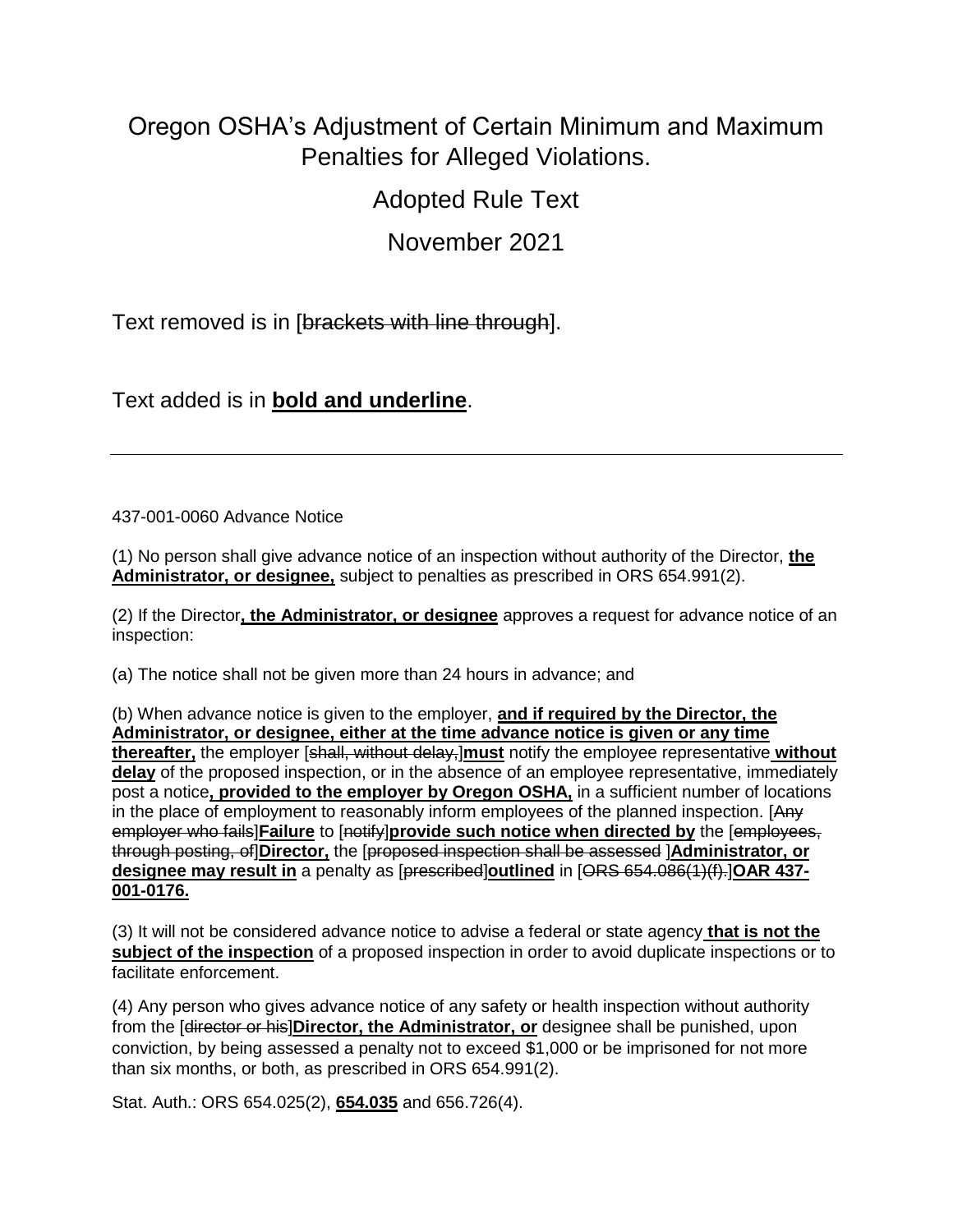Stats. Implemented: ORS 654.001 to 654.295. Hist: WCB Admin. Order 19-1974, f. 6-5-74, ef. 7-1-74. WCD Admin. Order, Safety 5-1978, f. 6-22-78, ef. 8-15-78. WCD Admin. Order, Safety 4-1981, f. 5-22-81, ef. 7-1-81. WCD Admin. Order, Safety 6-1982, f. 6-28-82, ef. 8-1-82. APD Admin. Order 6-1987, f. 12-23-87, ef. 1-1-88. APD Admin. Order 7-1988, f. 6-17-88, ef. 7-1-74. OR-OSHA Admin. Order 5-2018, f. 11/29/18, ef. 12/17/18. **OR-OSHA Admin. Order 13-2021, f. 11/1/21, ef. 12/1/21.**

437-001-0096 Red Warning Notice

(1) The Red Warning Notice shall be authorized by either the Director, **the** Administrator, [Manager of Enforcement, ]or [Field Office Supervisors]**designee**. For purposes of this rule, a Camp Closure Notice is a Red Warning Notice.

(2) When action is necessary to preclude or eliminate exposure of employees to a condition which, if such exposure occurred or continued, would constitute a violation of any statute or of any lawful regulation, rule, standard, or order[-] affecting employee safety or health at a place of employment, a [Compliance Officer shall obtain permission to post a ]Red Warning Notice[-] **authorized under subsection (1) will be posted.** The notice [shall] will be posted in plain view of any person likely to use the place of employment, machine, device, apparatus, or equipment that constitutes the hazard.

(3) Any place of employment, machine, device, apparatus, or equipment on which a Red Warning Notice has been posted [shall]**must** not be operated or used by any person until:

(a) The condition has been made safe and healthful; and

(b) The Red Warning Notice has been removed by [the Division]**Oregon OSHA**; however**,**

(c) Nothing in this section prohibits an employer from using any place of employment, or operating any machine, device, apparatus, or equipment, exclusively for the purpose of remedying the violation, pursuant to the instructions on the Red Warning Notice.

(4) No person shall deface or destroy a Red Warning Notice[,] or remove it without authorization from [the Division]**Oregon OSHA**.

(5) The Red Warning Notice will be removed after:

(a) Notification from the employer that the condition has been corrected; and

(b) A follow-up inspection or other information confirms that the condition has been corrected.

[(6) Any person who violates or directs another to violate OAR 437-001-0096(3) or (4) shall be assessed a civil penalty of not less than \$100 and not more than \$5000 for each such violation.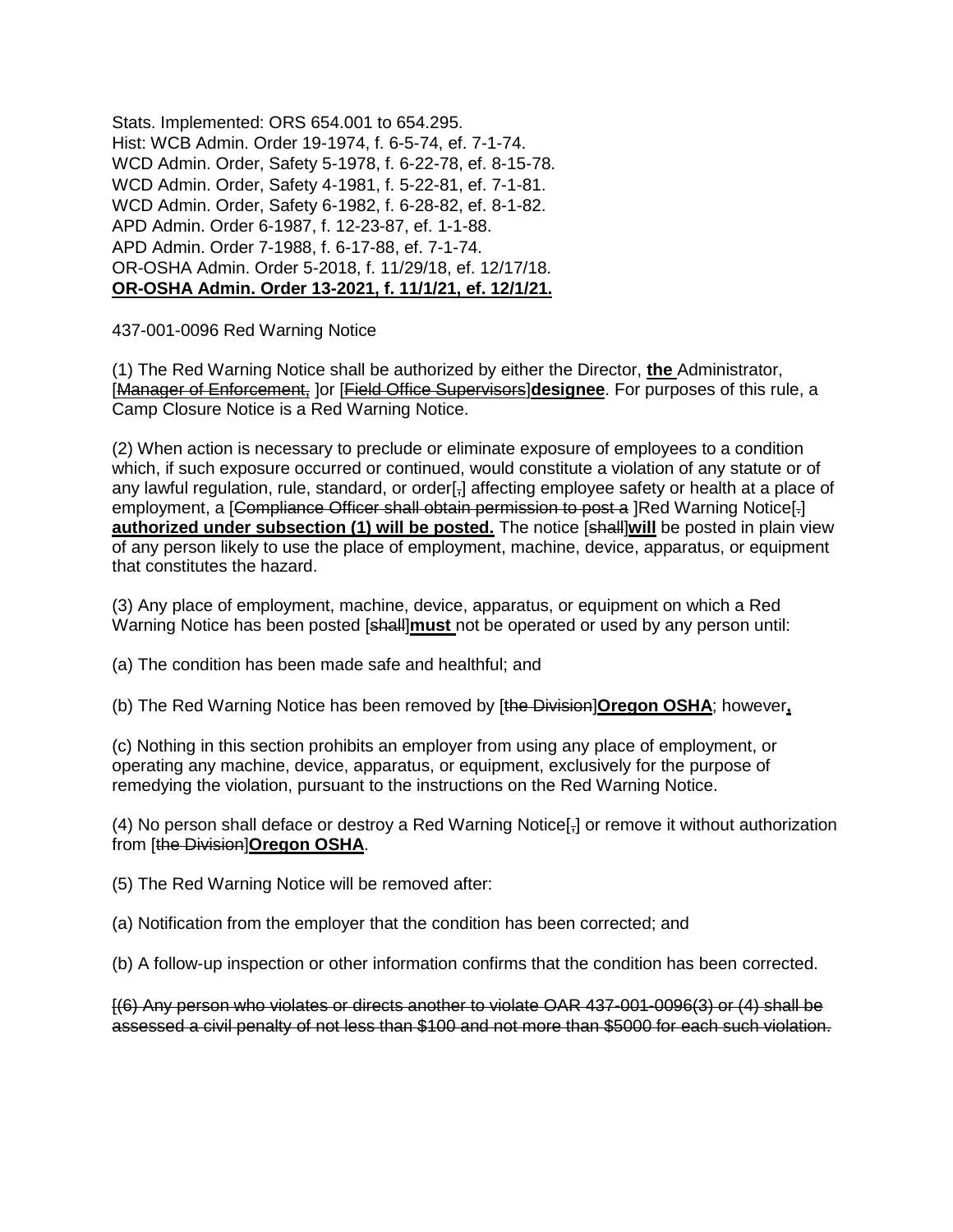(7) Any employer who violates or directs an employee to violate OAR 437-001-0096(3), and the violation is determined to be a willful violation, may be assessed a civil penalty of not less than \$8,900 and not more than \$126,749.]

Stat. Auth.: ORS 654.025(2), **654.035** and 656.726(4). Stats. Implemented: ORS 654.001 through 654.295. Hist: WCB Admin. Order 19-1974, f. 6-5-74, ef. 7-1-74. WCD Admin. Order, Safety 5-1978, f. 6-22-78, ef. 8-15-78. WCD Admin. Order, Safety 4-1981, f. 5-22-81, ef. 7-1-81. WCD Admin. Order, Safety 6-1982, f. 6-28-82, ef. 8-1-82. APD Admin. Order 6-1987, f. 12-23-87, ef. 1-1-88. APD Admin. Order 7-1988, f. 6-17-88, ef. 7-1-74. OR-OSHA Admin. Order 7-1992, f. 7/31/92, ef. 10/1/92. OR-OSHA Admin. Order 6-2003, f. 11/26/03, ef. 11/26/03. OR-OSHA Admin. Order 5-2018, f. 11/29/18, ef. 12/17/18. **OR-OSHA Admin. Order 13-2021, f. 11/1/21, ef. 12/1/21.**

437-001-0135 Evaluation of Probability to Establish Penalties

(1) The probability of an accident that could result in an injury or illness from a violation [shall]**will** be determined by the Compliance Officer and [shall]**will** be expressed as a probability rating.

(2) The factors to be considered in determining a probability rating may include, as applicable:

- (a) The number of employees exposed;
- (b) The frequency and duration of exposure;
- (c) The proximity of employees to the point of danger;
- (d) Factors[, which]**that** require work under stress;
- (e) Lack of proper training and supervision or improper workplace design; or
- (f) Other factors that may significantly affect the [degree of ]probability of an accident occurring.
- (3) The probability rating is:

(a) Low **–** If the factors considered indicate [it would be unlikely ]that **the likelihood** an accident could occur **is lower than typical;**

(b) Medium **–** If the factors considered indicate [it would be likely ]that **the likelihood** an accident could occur **is typical**; or

(c) High **–** If the factors considered indicate [it would be very likely ]that **the likelihood** an accident could occur **is higher than typical**.

(4) The probability rating may be adjusted on the basis of any other relevant facts [which]**that** would affect the likelihood of injury or illness.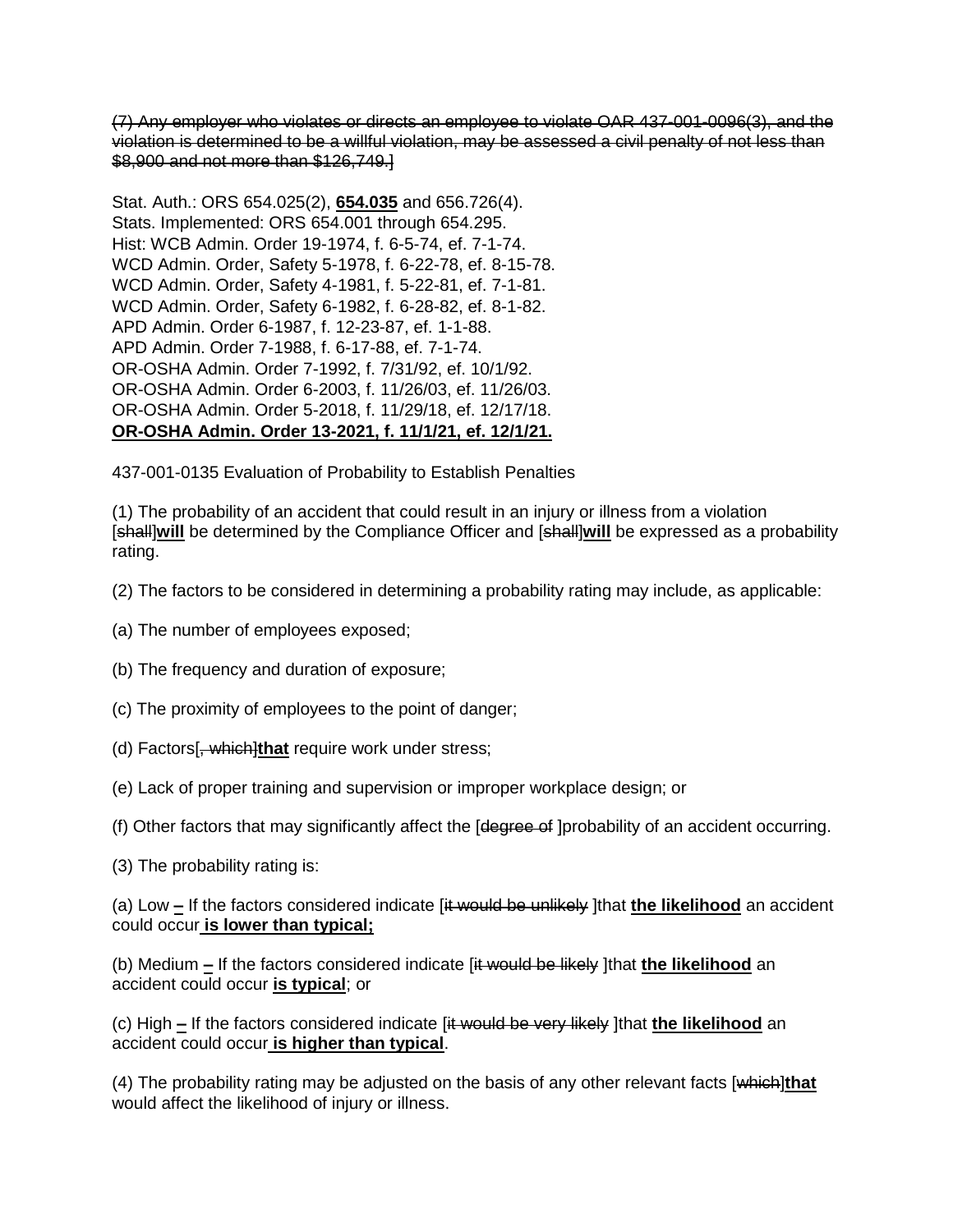Stat. Auth.: ORS 654.025(2), **654.035** and 656.726(4). Stats. Implemented: ORS 654.001 to 654.295. Hist: WCB Admin. Order 19-1974, f. 6-5-74, ef. 7-1-74. WCB Admin. Order, Safety 8-1975, f. 8-5-75, ef. 9-1-75. WCD Admin. Order, Safety 5-1978, f. 6-22-78, ef. 8-15-78. WCD Admin. Order, Safety 4-1981, f. 5-22-81, ef. 7-1-81. WCD Admin. Order, Safety 6-1982, f. 6-28-82, ef. 8-1-82. APD Admin. Order 6-1987, f. 12-23-87, ef. 1-1-88. APD Admin. Order 7-1988, f. 6-17-88, ef. 7-1-74. OR-OSHA Admin. Order 8-2017, f. 12/22/17, ef. 1/1/18. **OR-OSHA Admin. Order 13-2021, f. 11/1/21, ef. 12/1/21.**

437-001-0145 Penalty for Other than Serious or Serious Violation

(1) A penalty must be assessed for any serious violation and may be assessed for any other than serious violation as established by the intersection of the probability rating and severity rating on the Penalty Schedule (Table 1). In a case where probability and severity are not appropriate considerations, a penalty may be assessed by considering the facts of the violation.

| able 1 - Penalty table    |          |                         |                          |                          |  |
|---------------------------|----------|-------------------------|--------------------------|--------------------------|--|
| Probability               | Severity | Probability<br>Severity |                          |                          |  |
| <b>Other Than Serious</b> |          | <b>Serious</b>          |                          |                          |  |
|                           |          |                         | Serious<br>Physical Harm | Death                    |  |
| nw                        |          | ωw                      |                          | 3 <del>,500</del> ]3,750 |  |
| Hiah                      |          |                         |                          | <u>16,500</u>            |  |
|                           |          |                         |                          | <del>12,500</del> 13,500 |  |

Table 1 - Penalty table

(2) Penalty adjustments will be made based on an employer's size for all violations[-except] failure to correct]. Additional adjustments for an employer's compliance history, injury and illness history, demonstrated good faith efforts, and corrective action taken at the time of the inspection will be determined by the Compliance Officer and assessed as follows:

(a) Size adjustments – based on statewide peak employment:

| Table 2 - Penalty size adjustments |                          |  |
|------------------------------------|--------------------------|--|
| Number of employees                | <b>Percent reduction</b> |  |
| $1 - 10$                           | 75                       |  |
| 11-25                              |                          |  |
| 26-90                              |                          |  |
| $91 - 130$                         | חד                       |  |
| 131-175                            | 20                       |  |
| 176-250                            |                          |  |
| 251 or more                        | No adjustment            |  |

Table 2 - Penalty size adjustments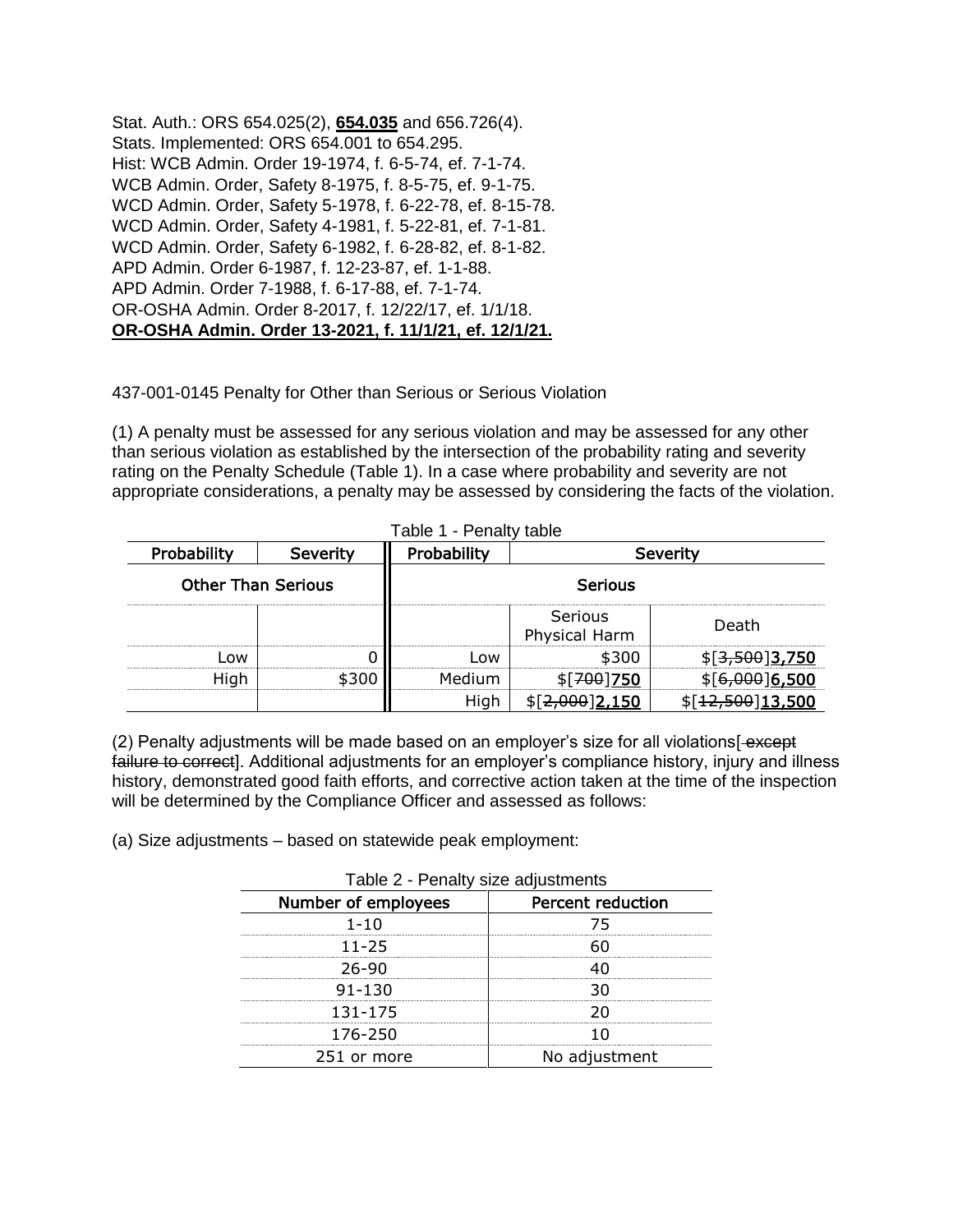(b) History adjustments will be based on injuries and illnesses (and trends) during the previous three years, including available information from both Workers' Compensation data and Bureau of Labor Statistics. This assessment will also include a review of the employer's violation history within the past [3]**three** years. Adjustments will be made as follows:

(A) 10% reduction **of the base penalty** if the compliance officer determines that the information demonstrates a positive history overall[.]**;**

(B) No [reduction]**change in the base penalty** if the compliance officer determines that history is what would be expected of a typical employer[.]**; or**

(C) 10% increase **of the base penalty** if the compliance officer determines that the information demonstrates a negative history overall.

(c) Good faith adjustments will be determined by, but not limited to, review of certain criteria as follows:

(A) Evidence of an overall safety and health program.

(B) Effective communication of safety and health policies.

(C) Promotion of safety and health prior to the inspection.

(D) Employees are clearly involved in the safety and health program.

(E) Management's commitment at all levels is apparent.

(F) Worksite hazard analysis is conducted.

(G) Employees and managers alike are held accountable for safety and health.

**(H)** Adjustments will be made as follows:

**(i)** 20% reduction [in penalties]**of the base penalty** if the compliance officer determines that the information demonstrates a better than average effort to comply with the law and rules[.]**;**

**(ii)** No adjustment **in the base penalty** if the compliance officer determines that the information demonstrates an employer's good faith effort is [at the norm.]**average; or**

**(iii)** 20% increase [in penalties]**of the base penalty** if the compliance officer determines that the information demonstrates a poorer than [normal]**average** effort to comply with the law and rules.

(d) A 10% reduction **of the base penalty** will be provided for immediate [corrections]**correction** of violations or other unsafe conditions identified during the inspection provided that such corrective action is substantial and not temporary or superficial.

(3) Penalty adjustments, except for size, will not be applied to repeat violations, **violations for a failure to correct,** willful violations, or any violation that the compliance officer determines contributed to an injury, illness, or death of an employee. Adjustments will not reduce the penalty to less than the mandatory minimum penalty that has been established by rule or statute or increase the penalty beyond the maximum penalty established by statute.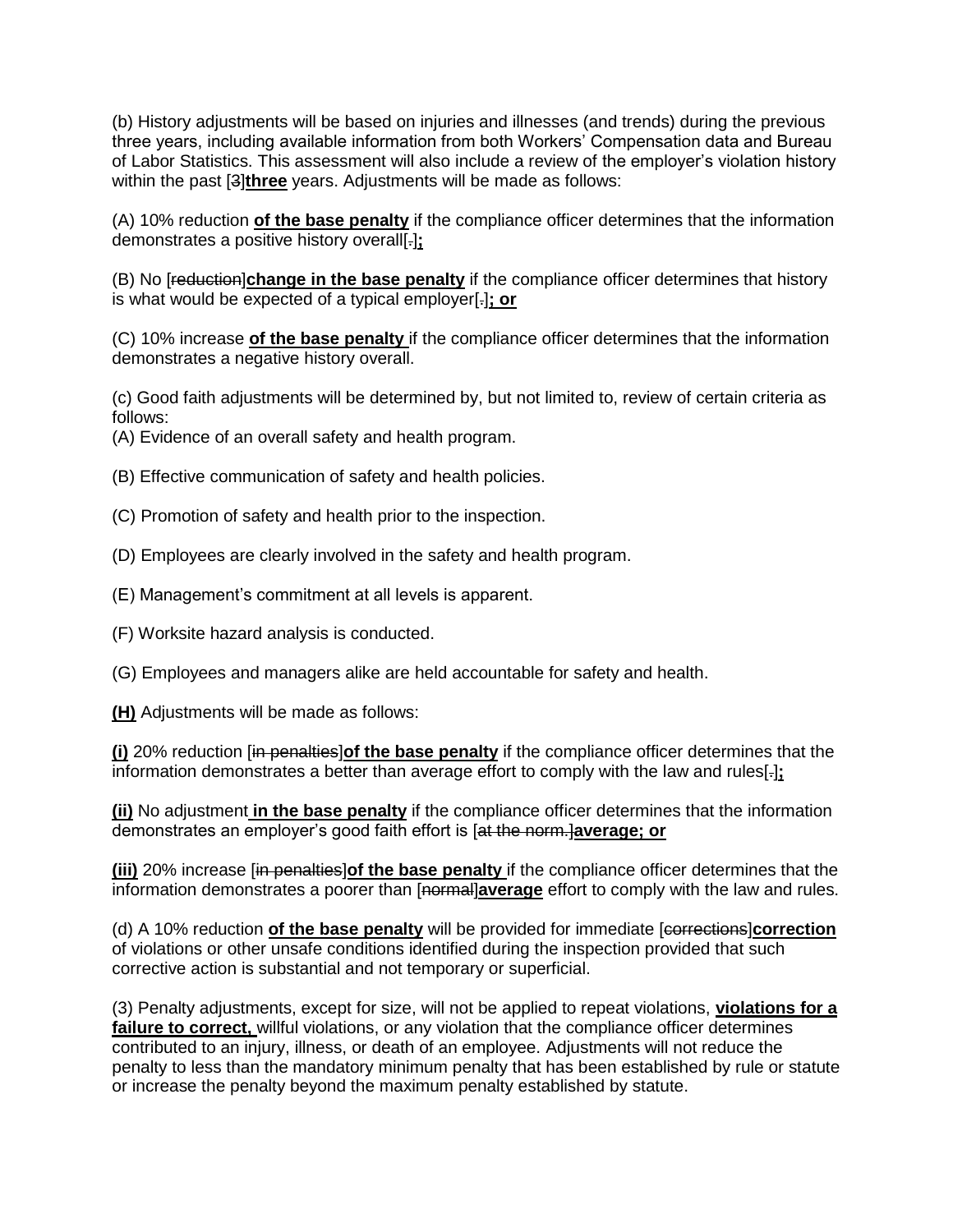(4) The adjusted **final** penalty for a serious violation will not be less than \$100.

(5) Penalties for combined violations will be calculated by taking the number of violations into account when assessing probability. Severity will be determined by identifying the most severe reasonably predictable injury or illness that could occur.

(6) The penalty for grouped violations of different rules is calculated by determining the probability and severity for the entire group.

(7) **For any serious violation, t**[T]he Administrator may **instead, at his or her discretion,** assess a penalty of [up to \$12,675 for any violation after considering the facts]**between \$100 and \$13,653**.

Stat. Auth.: ORS 654.025(2), **654.035** and 656.726(4). Stats. Implemented: ORS 654.001 through 654.295. Hist: WCB Admin. Order 19-1974, f. 6-5-74, ef. 7-1-74. WCB Admin. Order, Safety 8-1975, f. 8-5-75, ef. 9-1-75. WCD Admin. Order, Safety 5-1978, f. 6-22-78, ef. 8-15-78. WCD Admin. Order, Safety 4-1981, f. 5-22-81, ef. 7-1-81. WCD Admin. Order, Safety 6-1982, f. 6-28-82, ef. 8-1-82. WCD Admin. Order, Safety 12-1982, f. 9-20-84, ef. 11-1-84. APD Admin. Order 6-1987, f. 12-23-87, ef. 1-1-88. APD Admin. Order 5-1988, f. 5-16-88, ef. 5-16-88. APD Admin. Order 7-1988, f. 6-17-88, ef. 7-1-74. OR-OSHA Admin. Order 7-1992, f. 7/31/92, ef. 10/1/92. OR-OSHA Admin. Order 7-1995, f. 7/5/95, ef. 7/5/95. OR-OSHA Admin. Order 2-2012, f. 5/11/12, ef. 7/1/12. OR-OSHA Admin. Order 8-2017, f. 12/22/17, ef. 1/1/18. OR-OSHA Admin. Order 5-2018, f. 11/29/18, ef. 12/17/18. **OR-OSHA Admin. Order 13-2021, f. 11/1/21, ef. 12/1/21.**

437-001-0155 Determination of Penalty – Failure to Correct

(1) A citation [shall]**must** be issued for an employer's [nonabatement of a]**failure to correct a previously cited** violation.

(2) Penalties [of]**assessed for a failure to correct a previously cited violation will** not [more than \$12,675]**exceed \$13,653** per day[ for failure to correct a violation]:

(a) [May]**Such penalties may** be assessed for each [work day]**workday**, or part of a day, that the violation **is not corrected and it** results in continued exposure after the ordered correction date;

(b) [Shall]**Such penalties must** be determined by considering the probability and severity of the original violation, the efforts of the employer to correct the violation, and factors [which]**that** delayed the [employer in correcting]**correction of** the violation; and

(c) If failure to correct the violation results from the employer's lack of diligence, the **daily**  penalty [shall]**will be** not less than \$50 for other than serious violations, and not less than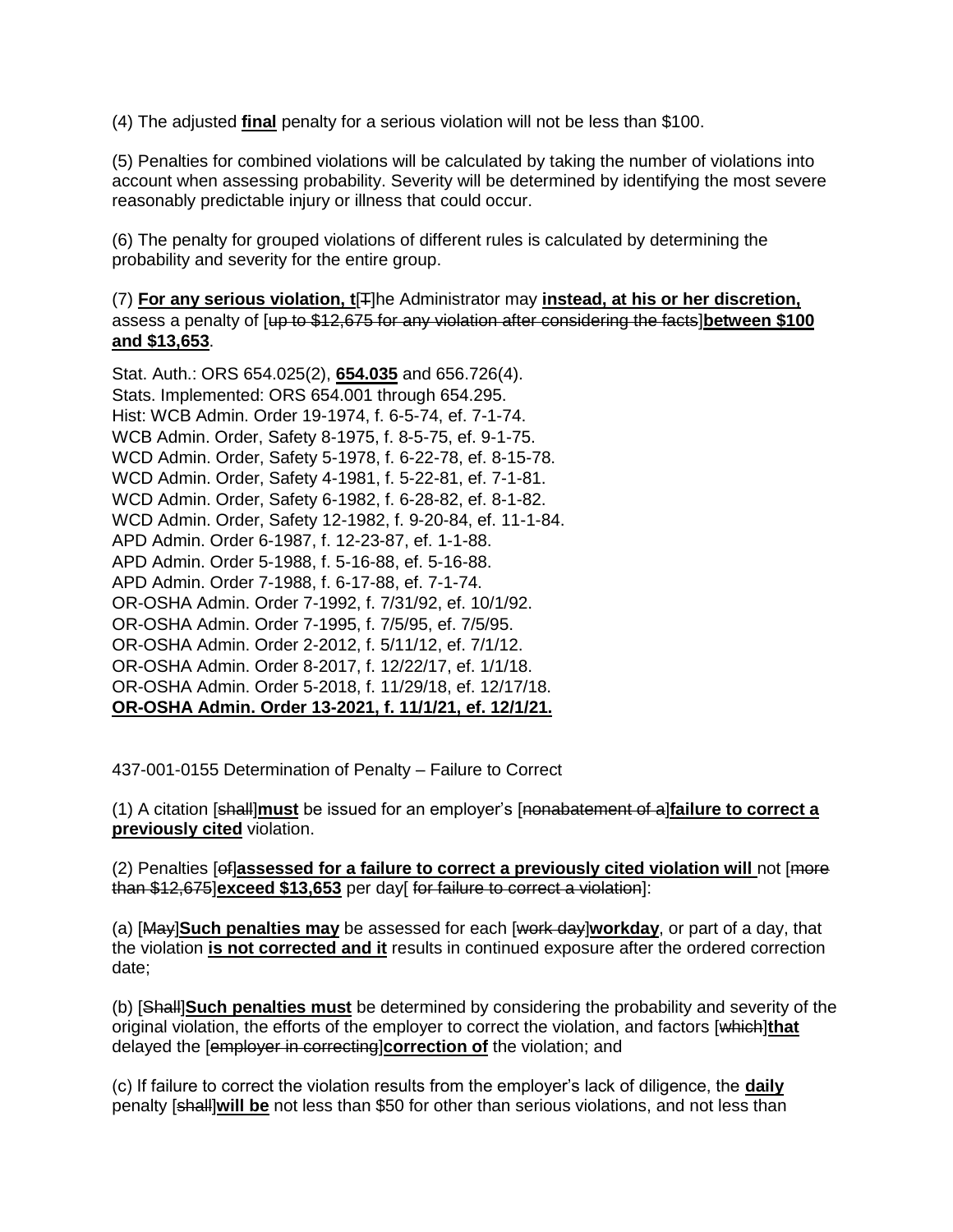\$[250]**100** for serious violations<del>[, for each day or part of a day, during which the violation</del> remains uncorrected.]**.**

Stat. Auth.: ORS 654.025(2), **654.035** and 656.726(4). Stats. Implemented: ORS 654.001 to 654.295. Hist: WCB Admin. Order 19-1974, f. 6-5-74 ef. 7-1-74. WCB Admin. Order 8-1975, f. 8-5-75, ef. 9-1-75. WCD Admin. Order, Safety 5-1978, f. 6-22-78, ef. 8-15-78. WCD Admin. Order, Safety 4-1981, f. 5-22-81, ef. 7-1-81. WCD Admin. Order, Safety 6-1982, f. 6-28-82, ef. 8-1-82. APD Admin. Order 6-1987, f. 12-23-87, ef. 1-1-88. APD Admin. Order 7-1988, f. 6-17-88, ef. 7-1-74. OR-OSHA Admin. Order 7-1992, f. 7/31/92, ef. 10/1/92. OR-OSHA Admin. Order 8-2017, f. 12/22/17, ef. 1/1/18. **OR-OSHA Admin. Order 13-2021, f. 11/1/21, ef. 12/1/21.**

437-001-0160 Penalty Criteria – Repeat Violation

Oregon OSHA will identify repeat violations as follows:

(1) An employer's second or subsequent violation involving a substantially similar violation, cited within the previous three years, will be cited as a repeat violation as described below.

(2) When citing an identical standard for a violation of a previously cited statute, regulation, rule, standard, or order it will be presumed to be a repeat violation. That presumption can be disproven only if the circumstances clearly demonstrate that the violation is not substantially similar to a previously cited violation.

Example: Previously a citation was issued for a violation of 1910.212(a)(1) for not guarding ingoing nip points. A recent inspection of the same establishment revealed a citation of 1910.212(a)(1) for not guarding against flying chips and sparks. Although the same standard was cited, the hazardous conditions are clearly not substantially similar and a repeat violation would not be appropriate.

(3) When citing a different standard, in some circumstances, substantially similar conditions can be demonstrated. In such cases, if the violations found are substantially similar a repeat violation would be appropriate even though the standards are different.

Example #1: Previously a citation was issued for a failure to install appropriate scaffold guardrails under the Division 3 Construction standards. A recent inspection of the same employer found a violation for a failure to install appropriate scaffold guardrails, but this time the operation involved activities covered by the Division 2 General Industry standard. Although two different standards are cited, the violations are substantially similar and would therefore be treated as a repeat.

Example #2: Previously a citation was issued for failure to have a respirator program in a Division 2 General Industry situation where exposure to asbestos would require one. A recent inspection of the same employer found a violation for not requiring employees to wear respirators while performing lead related tasks in the Lead, Division 3 Construction standard that requires respiratory protection. Although two different standards are cited, the violations are substantially similar and would therefore be treated as a repeat.

(4) Where a previously cited violation is under appeal and not yet final: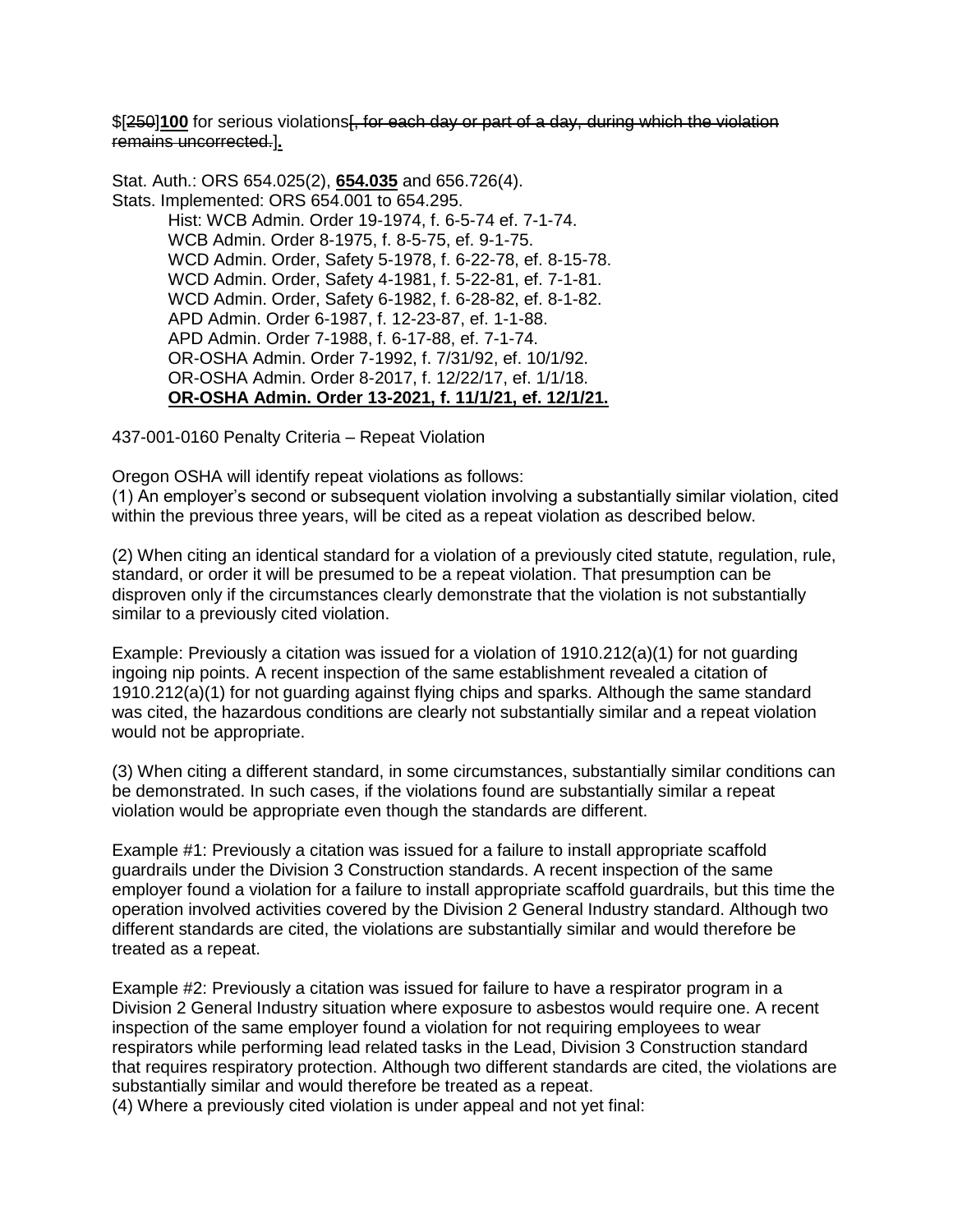(a) The second violation will be cited as a repeat violation; and

(b) Such citation will state that the earlier violation is under appeal and the repeat classification of the current violation will be rescinded if the earlier violation does not become final.

(5) At fixed places of employment, "high **probability** serious" and "death" rated violations will be issued as repeat violations at all of an employer's places of employment in the state. Repeat violations for all other violation types will be limited to the cited place of employment.

(6) At nonfixed places of employment, repeat violations will be based on earlier violations occurring anywhere within the state. Where the Administrator, or designee, determines in his or her discretion that the span of control and nature of activity for a portion of the state is more readily comparable to fixed location activity, repeat violations will be handled in a manner consistent with fixed places of employment.

Stat. Auth.: ORS 654.025(2), **654.035** and 656.726(4). Stats. Implemented: ORS 654.001 through 654.295. Hist: WCD Admin. Order, Safety 5-1978, f. 6-22-78, ef. 8-15-78. WCD Admin. Order, Safety 4-1981, f. 5-22-81, ef. 7-1-81. WCD Admin. Order, Safety 6-1982, f. 6-28-82, ef. 8-1-82. APD Admin. Order 7-1988, f. 6-17-88, ef. 7-1-74. APD Admin. Order 7-1989, f. 5-1-89, ef. 5-1-89 (temp). APD Admin. Order 10-1989, f. 7-7-89, ef. 7-7-89 (perm). OR-OSHA Admin. Order 7-1992, f. 7/31/92, ef. 10/1/92. OR-OSHA Admin. Order 6-1994, f. 9/30/94, ef. 9/30/94. OR-OSHA Admin. Order 2-2009, f. 1/27/09, ef . 2/3/09. OR-OSHA Admin. Order 7-1992, f. 7/31/92, ef. 10/1/92. OR-OSHA Admin. Order 2-2012, f. 5/11/12, ef. 7/1/12. OR-OSHA Admin. Order 5-2018, f. 11/29/18, ef. 12/17/18. **OR-OSHA Admin. Order 13-2021, f. 11/1/21, ef. 12/1/21.**

437-001-0165 Determination of Penalty – Repeat Violation

(1) The penalty for a repeat violation will be calculated by multiplying the penalty for the current violation by the following factors:

| $1st$ repeat       | $\times$ 2                  |
|--------------------|-----------------------------|
| $2nd$ repeat       | $\times$ 5                  |
| 3rd repeat         | X <sub>10</sub>             |
| $4th$ repeat       | X 15                        |
| $5th$ repeat       | X 20                        |
| Additional repeats | Discretion of Administrator |

Table 1 - Penalties for Repeat Violations

(2) The total **final** penalty for a repeat violation will not be less than \$200, nor more than  $\hat{A}$ maximum of \$126,74] **\$135,653**.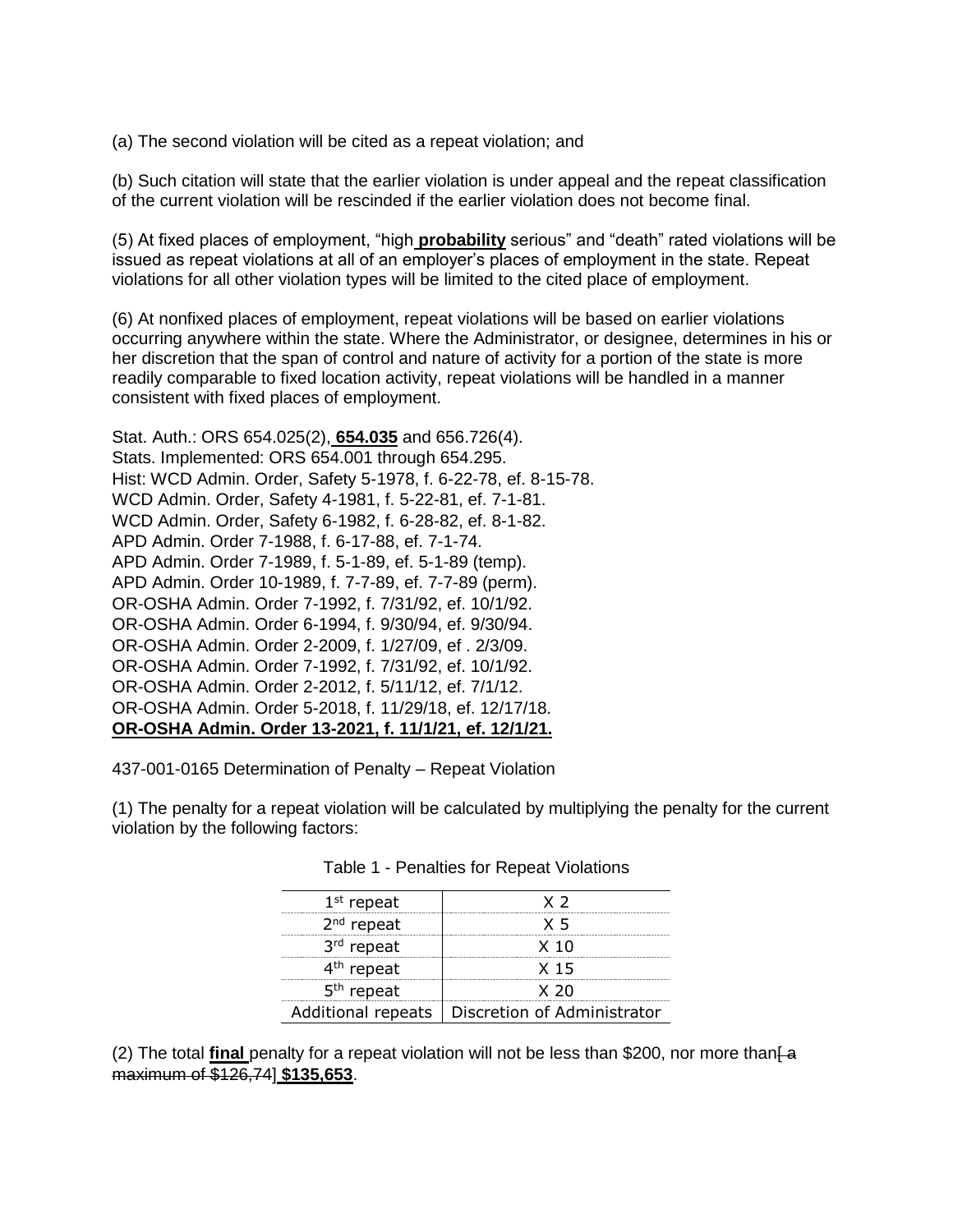(3) For a repeated other than serious violation that otherwise would have no initial penalty, a penalty of \$200 will be assessed for the first repeated violation, \$500 if the violation has been cited twice before, [and ]\$1,000 for a third repeat**, \$1,500 for a fourth repeat, and \$2,000 for a fifth repeat.**

## **(4) The administrator may instead, at his or her discretion, assess a penalty of between \$200 and \$135,653 for any repeated violation.**

Stat. Auth.: ORS 654.025(2), **654.035** and 656.726(4). Stats. Implemented: ORS 654.001 through 654.295. Hist: WCB Admin. Order 19-1974, f. 6-5-74, ef. 7-1-74. WCB Admin. Order 33-1974, f. 9-5-74, ef. 9-26-74. WCB Admin. Order, Safety 8-1975, f. 8-5-75, ef. 9-1-75. WCD Admin. Order, Safety 5-1978, f. 6-22-78, ef. 8-15-78. WCD Admin. Order, Safety 4-1981, f. 5-22-81, ef. 7-1-81. WCD Admin. Order, Safety 6-1982, f. 6-28-82, ef. 8-1-82. APD Admin. Order 7-1988, f. 6-17-88, ef. 7-1-74. APD Admin. Order 7-1989, f. 5-1-89, ef. 5-1-89 (temp). APD Admin. Order 10-1989, f. 7-7-89, ef. 7-7-89 (perm). OR-OSHA Admin. Order 7-1992, f. 7/31/92, ef. 10/1/92. OR-OSHA Admin. Order 2-2012, f. 5/11/12, ef. 7/1/12. OR-OSHA Admin. Order 8-2017, f. 12/22/17, ef. 1/1/18 **OR-OSHA Admin. Order 13-2021, f. 11/1/21, ef. 12/1/21.**

437-001-0170 Determination of Penalty – Failure to Report an Occupational Fatality, Catastrophe, or Accident

If an employer fails to report an occupational fatality, catastrophe, or accident as provided in OAR 437-001-0704, a penalty of not less than  $$250f$ , nor more than  $$12,675$ , shall be assessed.

Stat. Auth.: ORS 654.025(2), **654.035** and 656.726(4). Stats. Implemented: ORS 654.001 through 654.295. Hist: WCD Admin. Order, Safety 4-1981, f. 5-22-81 ef. 7-1-81. APD Admin. Order 6-1987, f. 12-23-87, ef. 1-1-88. APD Admin. Order 7-1988, f. 6-17-88, ef. 7-1-74. OR-OSHA Admin. Order 7-1992, f. 7/31/92, ef. 10/1/92. OR-OSHA Admin. Order 7-2002, f. 11/15/02, ef. 11/15/02. OR-OSHA Admin. Order 8-2017, f. 12/22/17, ef. 1/1/18. **OR-OSHA Admin. Order 13-2021, f. 11/1/21, ef. 12/1/21.**

437-001-0171 Determination of Penalty – Failure to Register a Farm Labor Camp/Facility

If an operator, employer, or contractor fails to register a Farm Labor Camp or facility with Oregon OSHA as required in Division 4/J, **OAR** 437-004-1120(5)(b), a penalty of not less than \$250 [nor more than \$12,675, ]shall be assessed.

Stat. Auth.: ORS 654.025(2), **654.035** and 656.726(4).

Stats. Implemented: ORS 315.164, 658.750, 658.755, 658.780, 658.785, 658.805, 658.810 and 658.825.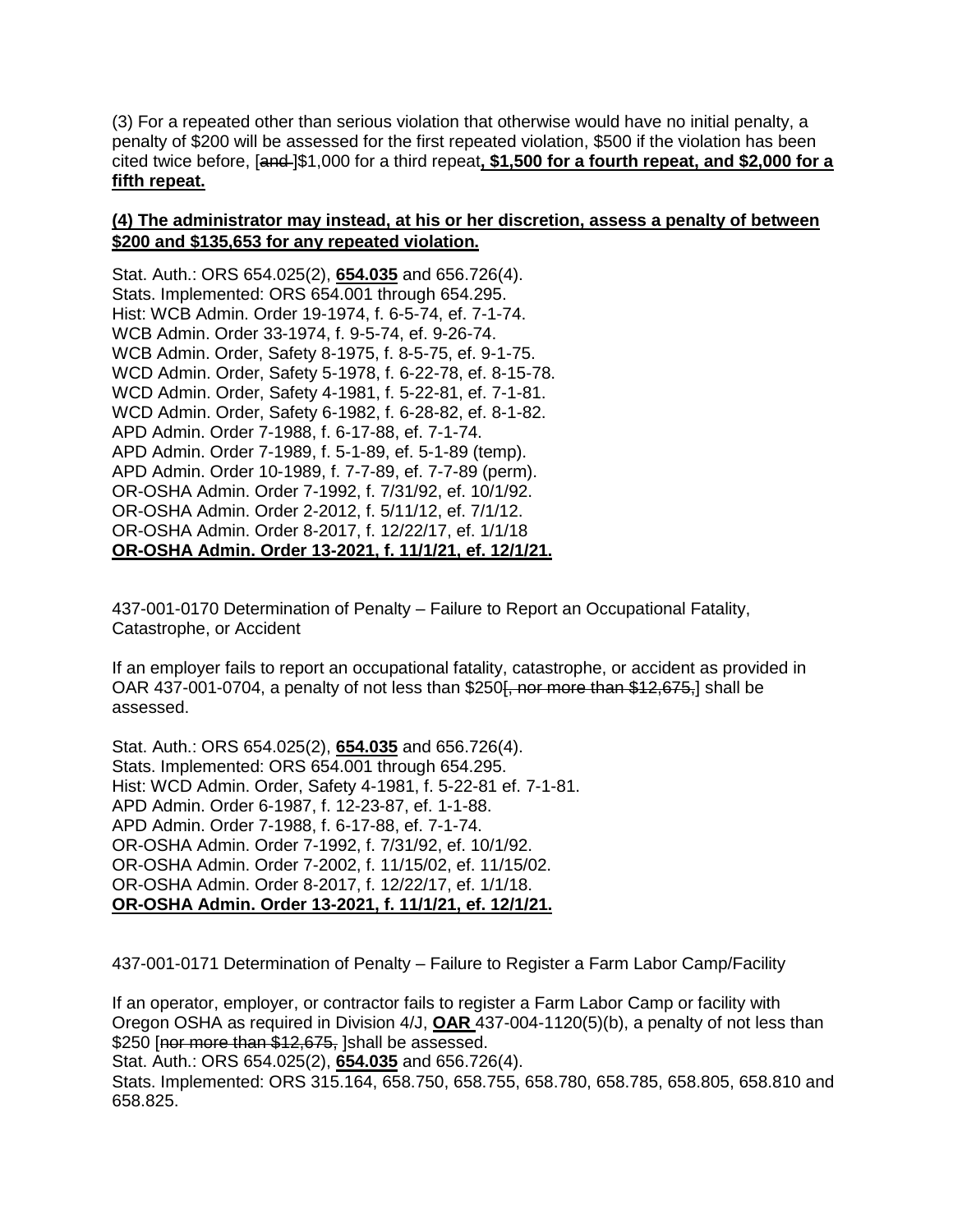Hist: OR-OSHA Admin. Order 10-1995, f. 11/29/95, ef. 11/29/95. OR-OSHA Admin. Order 6-2003, f. 11/26/03, ef. 11/26/03. OR-OSHA Admin. Order 8-2017, f. 12/22/17, ef. 1/1/18. OR-OSHA Admin. Order 5-2018, f. 11/29/18, ef. 12/17/18. **OR-OSHA Admin. Order 13-2021, f. 11/1/21, ef. 12/1/21.**

437-001-0175 Determination of Penalty – Willful or Egregious Violation

For a willful violation, [the Administrator, ]after [considering the facts of the violation, may assess a penalty of not less than \$8,900, nor more than \$126,749. The ]**applying appropriate**  adjustments based on the employer's size, the base penalty will normally be multiplied by 25. **The Administrator may instead, at his or her discretion, assess a penalty between \$9,753 and \$135,653 based on the facts.** For egregious violations, the Administrator may assess a separate **willful** penalty, after [any ]appropriate adjustments based on the employer's size, for each instance of a violation.

Stat. Auth.: ORS 654.025(2), **654.035** and 656.726(4). Stats. Implemented: ORS 654.001 through 654.295. Hist: WCB Admin. Order, Safety 8-1975, f. 8-5-75, ef. 9-1-75. WCD Admin. Order, Safety 5-1978, f. 6-22-78, ef. 8-15-78. APD Admin. Order 7-1988, f. 6-17-88, ef. 7-1-74. OR-OSHA Admin. Order 7-1992, f. 7/31/92, ef. 10/1/92. OR-OSHA Admin. Order 2-2012, f. 5/11/12, ef. 7/1/12. OR-OSHA Admin. Order 8-2017, f. 12/22/17, ef. 1/1/18. **OR-OSHA Admin. Order 13-2021, f. 11/1/21, ef. 12/1/21.**

437-001-0180 Determination of Penalty – Relating to Red Warning Notice

[The Administrator, after considering the related facts,]**Any employer who violates or directs another to violate OAR 437-001-0096(3) or (4)** shall [assessibe assessed a civil penalty of not less than \$100 and not more [than \$5,000]\$13,653 for each **such** violation of the restrictions imposed by a Red Warning Notice (see OAR 437-001-0096(3) or (4)).]**.**

Stat. Auth.: ORS 654.025(2), **654.035** and 656.726(3). Stats. Implemented: ORS 654.001 to 654.295. Hist: WCD Admin. Order, Safety 5-1978, f. 6-22-78 ef. 8-15-78. APD Admin. Order 6-1987, f. 12-23-87, ef. 1-1-88. APD Admin. Order 7-1988, f. 6-17-88, ef. 7-1-74. **OR-OSHA Admin. Order 13-2021, f. 11/1/21, ef. 12/1/21.**

437-001-0225 Penalty for Falsification

(1) An employer who knowingly makes any false statement, representation, or certification regarding the correction of a violation shall be assessed a civil penalty of not less than \$100 and not more than \$2,500 **for violations that are neither repeated nor willful**.